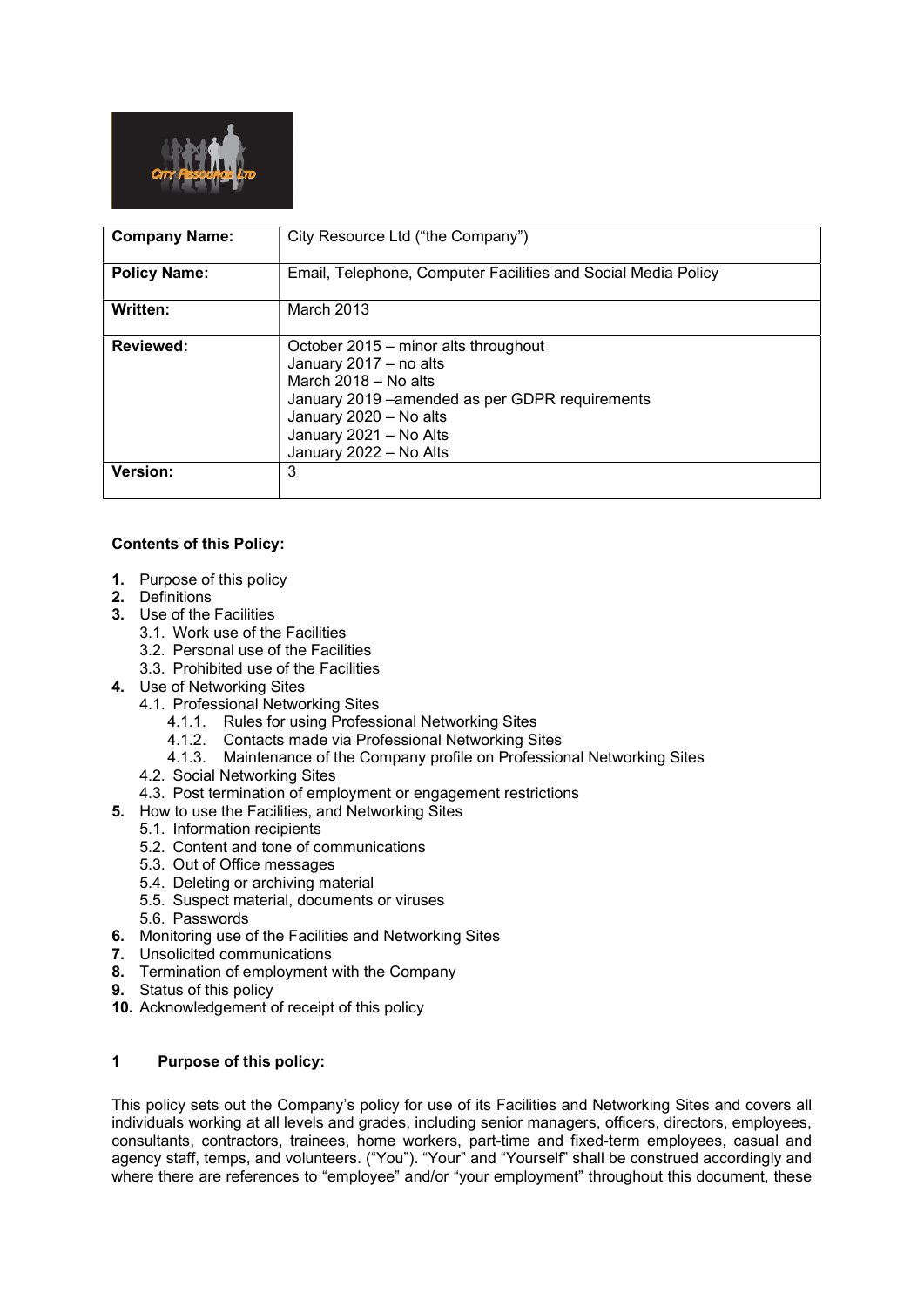should be read as referring to the terms upon which you are either employed or engaged by the Company (as applicable). Third parties who have access to our electronic communication systems and equipment are also required to comply with this policy. This policy shall apply during the course of your employment including any period of garden leave (and where stated, also after your employment has ended).

### 2 Definitions

#### "Confidential Information" means:

- information relating to the Company's business plans, finances, new or maturing business opportunities, and research and development projects;
- marketing information relating to the Company's marketing or sales of any past, present or future service including without limitation sales targets and statistics, market share and pricing statistics, marketing surveys and plans, market research reports, sales techniques and price lists;
- details of Professional Contacts including names, addresses, contact details, terms of business or proposed terms of business with them, their business requirements, pricing structures, lists of employees and their terms of employment; and
- any other information of a confidential nature belonging to employees, candidates, clients, and employees of clients of the Company or in respect of which the Company owes any other obligation of confidence.

"Facilities" means telephone and computer facilities, including email and the internet, and hardware including mobile media such as laptops, mobile phones, BlackBerries™, smartphones, personal digital assistants, iPads™, tablets or notebooks, or similar equipment.

"Networking Sites" includes (but is not limited to) professional networking sites such as LinkedIn, Xing, Viadeo ((Professional Networking Sites) and social networking sites such as Facebook, Twitter, SecondLife, Google+, Wikipedia, (Social Networking Sites). Your access to and use of Networking Sites, whilst employed by the Company is set out in this policy.

"Personal Contacts" means any of Your friends (not including Professional Contacts).

"Personal Data Request" means any request an individual is entitled to the Company under the Data Protection Laws

"Professional Contacts" means any Candidate, Client, Introducer, Key Employee, Prospective Candidate or Prospective Client (all as defined in Annex 1), together with any contacts made through a professional body trade or association of which You or the Company is a member.

#### 3 Use of the Facilities:

#### 3.1 Work use of the Facilities

The Facilities are made available to You during the course of your employment with the Company to assist You in carrying out and promoting the Company's business and interests. All emails between yourself and Clients must be conducted in English in order that anyone in the Company may deal with them.

### 3.2 Personal use of the Facilities

The Facilities may be used within reason for personal communications or to send and retrieve personal messages and to browse external web-sites for personal use although this should be done outside office hours and be kept to a reasonable limit. It must not interfere with business commitments. If there is any evidence that this privilege is being abused then the privilege may be withdrawn. The content of personal e-mails must also comply with the restrictions set out in section 3.3 of this policy. If using the Facilities for personal communications You should be aware that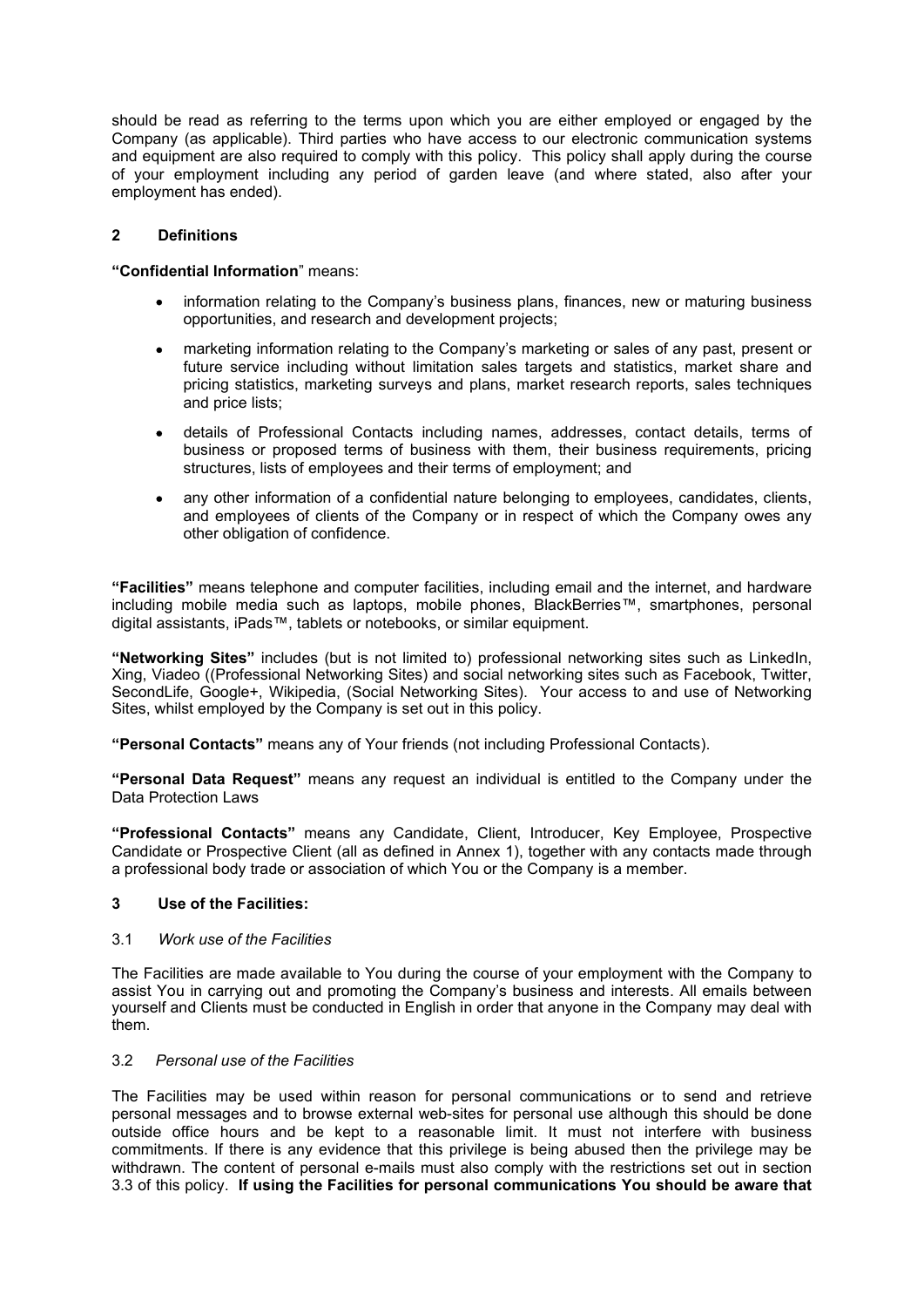### the Company may monitor your use of the Facilities in accordance with section 6 of this policy and any breaches of this policy may result in disciplinary action up to and including dismissal.

### 3.3 Prohibited use of the Facilities

The following uses of the Facilities are expressly prohibited:

- viewing internet sites which contain pornographic, obscene, abusive, slanderous or otherwise offensive material or downloading or forwarding such material within or outside the Company;
- sending, receiving or forwarding communications that are in violation of company policy including, but not limited to, the transmission of obscene, offensive or harassing messages;
- sending receiving or forwarding communications which make unsubstantiated and potentially defamatory comments about colleagues, clients, candidates or any other person via the Facilities or any Networking Site. You are reminded that communications via social media constitutes publication just as printing in hard copy or via email is publication. You personally, and/ or the Company could face a defamation action should you publish unsubstantiated and potentially defamatory material;
- sending, receiving or forwarding communications that disclose Confidential Information without the prior authorisation of a Manager/Director of City Resource Ltd.
- bullying or harassing colleagues, clients, candidates or any other person via the Facilities or any Networking Sites
- discriminating or making offensive or derogatory comments about any colleagues, clients, candidates or any other person via the Facilities or any Networking Site;
- breaching any other Company's policies including in particular, but not limited to, the Data Protection Policy and Data Protection Procedure, the Equal Opportunities and Diversity Policies.
- engaging in any behaviour which might cause either the Company to be in breach of the REC Code of Professional Conduct or You to be in breach of the Institute of Recruitment Professionals' Code of Ethics.
- duplicating copyrighted or licensed software or other information without the appropriate authorisation;
- installing or downloading any software or hardware without the specific approval of the Company's Business & Finance Manager, Company Director or other person delegated by him / her to give such approval;
- forwarding or otherwise perpetuating junk mail or "chain-letter" type e-mail within or outside the Company;
- removing any hardware or software from the Facilities or the Company's premises without prior approval of the Company's Directors and/or Business & Finance Manager.
- selling or advertising anything via the Facilities or broadcast messages about lost property, sponsorship or charity appeals, without the written agreement of your line manager.

If you engage in any prohibited activities this may result in the Company taking action against You under the Company's Disciplinary, Dismissal and Grievance Procedures and which ultimately could lead to the termination of Your employment.

4 Use of Networking Sites: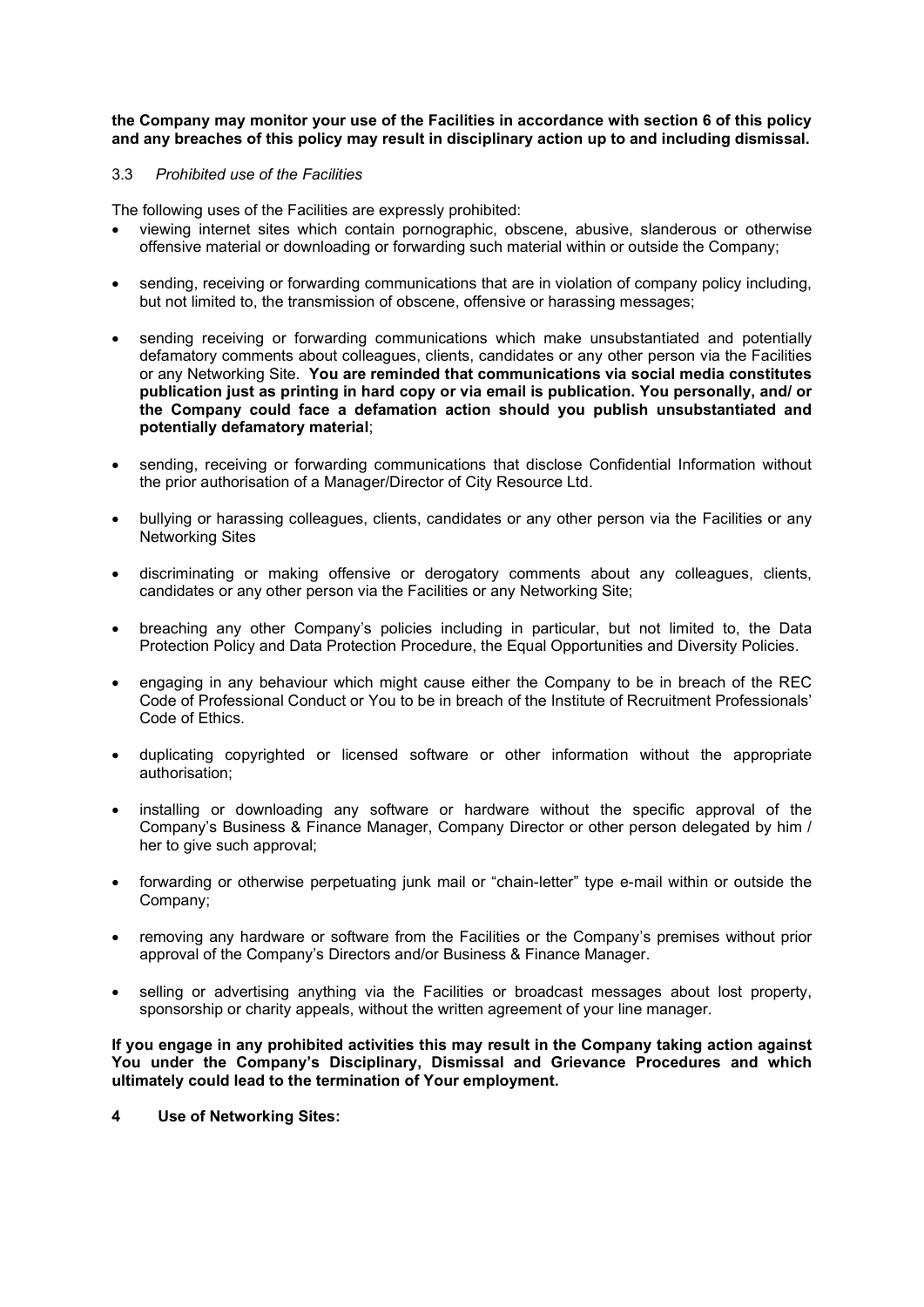Networking Sites and Jobs Boards are valuable business tools which the Company wishes to use to build its brand, reputation and business, and which it recognises You may wish to use to build Your own professional reputation.

However, in addition to the benefits there are also certain risks attached to using Networking Sites including but not limited to the Company's Confidential Information, reputation and compliance with their legal obligations, including in particular the Data Protection Laws.

When you take Professional Contact details from Jobs Boards or Networking Sites this constitutes "processing" for the purposes of the Data Protection Laws. The Company must have a lawful basis to process all personal data, including any data taken from Jobs Boards and Social Networking sites.

In order to reduce those risks, for both Yourself and the Company, where and when You are representing the Company You must comply with conditions set out in this policy. Failure to comply with this policy may result in the Company taking action against You under the Company's Disciplinary and Grievance Procedure.

### 4.1 Professional Networking Sites and Jobs Boards

The Company may provide You with access to Professional Networking Sites and Jobs Boards. Such access is granted for work-related purposes only and should be done for the benefit of the Company alone, though professional networking activity may be done inside or outside of working hours.

### 4.1.1 Rules for using Professional Networking Sites and Jobs Boards

The following rules apply when You access or use a Professional Networking Site or Jobs Board:

- You must have written permission from the Business & Finance Manager, Company Director or other Company Manager before setting up an account for any Professional Networking Site or Jobs Board.
- You should create the account on the Professional Networking Site or Jobs Board using your work email address only.
- You must notify Business & Finance Manager or Business Support Manager of the details of your account including the password. Your password is confidential and should not be disclosed to any unauthorised person.
- You should only use the account for the purpose for which it was authorised. If you are commenting on a Professional Networking Site on behalf of the Company you must seek approval from your line Manager before submitting that comment.
- You shall inform the Company of activities that you carry out in relation to Professional Networking Sites or Jobs Boards including details of your membership of sites that you have set up and new contacts that you have made during the course of your employment.
- You must comply with the terms and conditions of use of all Networking Sites that You use. You should pay particular attention to any codes of behaviour or professional conduct contained within those terms and conditions.
- You must only upload Professional Contacts to the Company's database(s) when you are satisfied that the Company has a legal basis for processing the personal data of that Professional Contact. [You must not download or copy Professional Contacts to personal devices [without prior written authorisation from the Business & Finance Manager or Company Director. If you have permission to download or copy Professional Contacts to personal devices you will give access to the Company to those personal devices for audit when requested/ if the Company receives a Personal Data Request.
- You must regularly backup your Professional Contacts.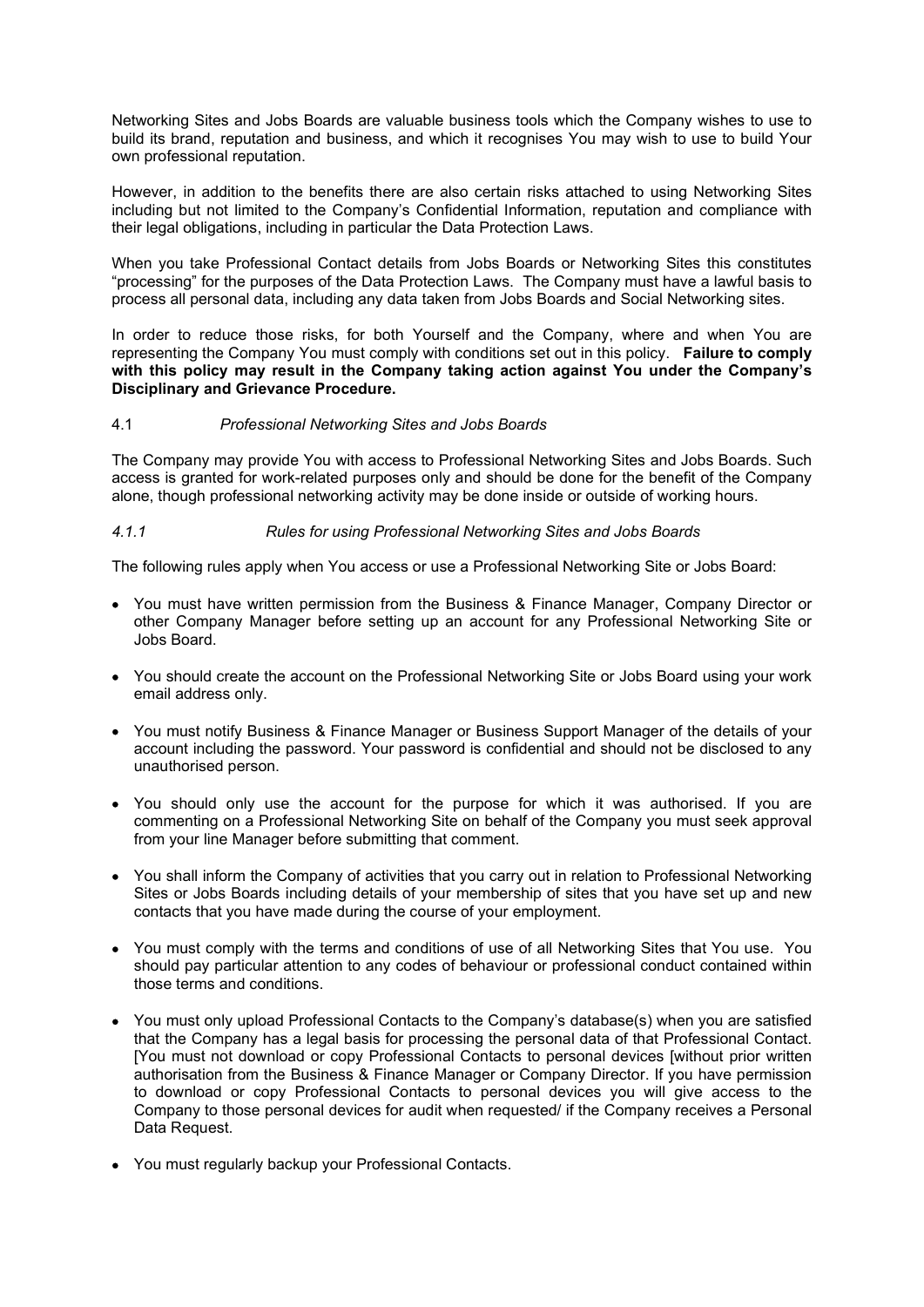- You must delete any Professional Contacts you are instructed to delete by the Company (which may include a general instruction to delete records in order to comply with the Data Protection Laws).
- You should not disclose Confidential Information unless You have been authorised to disclose by the Business & Finance Manager, Company Director or other Company Manager.
- REC Corporate members are also required to comply with the Code of Professional Practice and individual recruiters with the Code of Ethics of the Institute of Professional Recruiters.
- You must advise the Company if you become aware of any breach of this policy by a colleague. Failure to do so may be a disciplinary offence.
- The Company reserves the right to restrict your access to Professional Networking Sites and accounts that the Company has created for you.

### 4.1.2 Contacts made via Professional Networking Sites

- You must keep Personal Contacts separate from Professional Contacts.
- The Company reserves the right to require You to provide evidence and details as to when You made your contacts and in which capacity they were made. You will be required to give access to your account(s) to Business & Finance Manager or other Company Manager for this purpose. The Company's decision on whether a contact constitutes a Personal or Professional Contact shall be final.

### 4.1.3 Maintenance of company profile on Professional Networking Sites

Certain Professional Networking Sites contain company profile pages relating to the Company. For the avoidance of doubt, these profile pages may only be edited by authorised users. Amendment of the Company's profile pages by unauthorised users shall be a disciplinary offence (and for this purpose You are referred to the Company's Disciplinary, Dismissal and Grievance Procedures).

If you are authorised to make a comment on a Professional Networking Site you must state clearly whether these are personal views or the views of the Company.

#### 4.1.4 Social Networking Sites

The Company respects Your right to a private life and therefore You may access social networking sites using the Facilities. However this should be done outside office hours and be kept to a reasonable limit. If there is any evidence that this privilege is being abused then the privilege may be withdrawn.

Your use of Social Networking Sites may impact on the Company and its business. Such impact includes potentially causing damage to its reputation, loss of Confidential Information, or exposure to other liabilities such as claims of discrimination, harassment or workplace bullying. The content of any communications or comments posted on a Social Networking Site must not damage or bring into disrepute the Company, its staff, clients or candidates. Therefore if You use Social Networking Sites, even where this is not via the Facilities or is outside of working hours You are prohibited from:

- identifying Yourself as working for the Company;
- engaging in any conduct or posting any comments which are detrimental to the Company;
- engaging in any conduct or posting any comments which could damage working relationships between members of staff, Introducers, suppliers, affiliates, Clients and Candidates of the Company. Where you express personal views You must state that these are personal views and do not represent the views of the Company;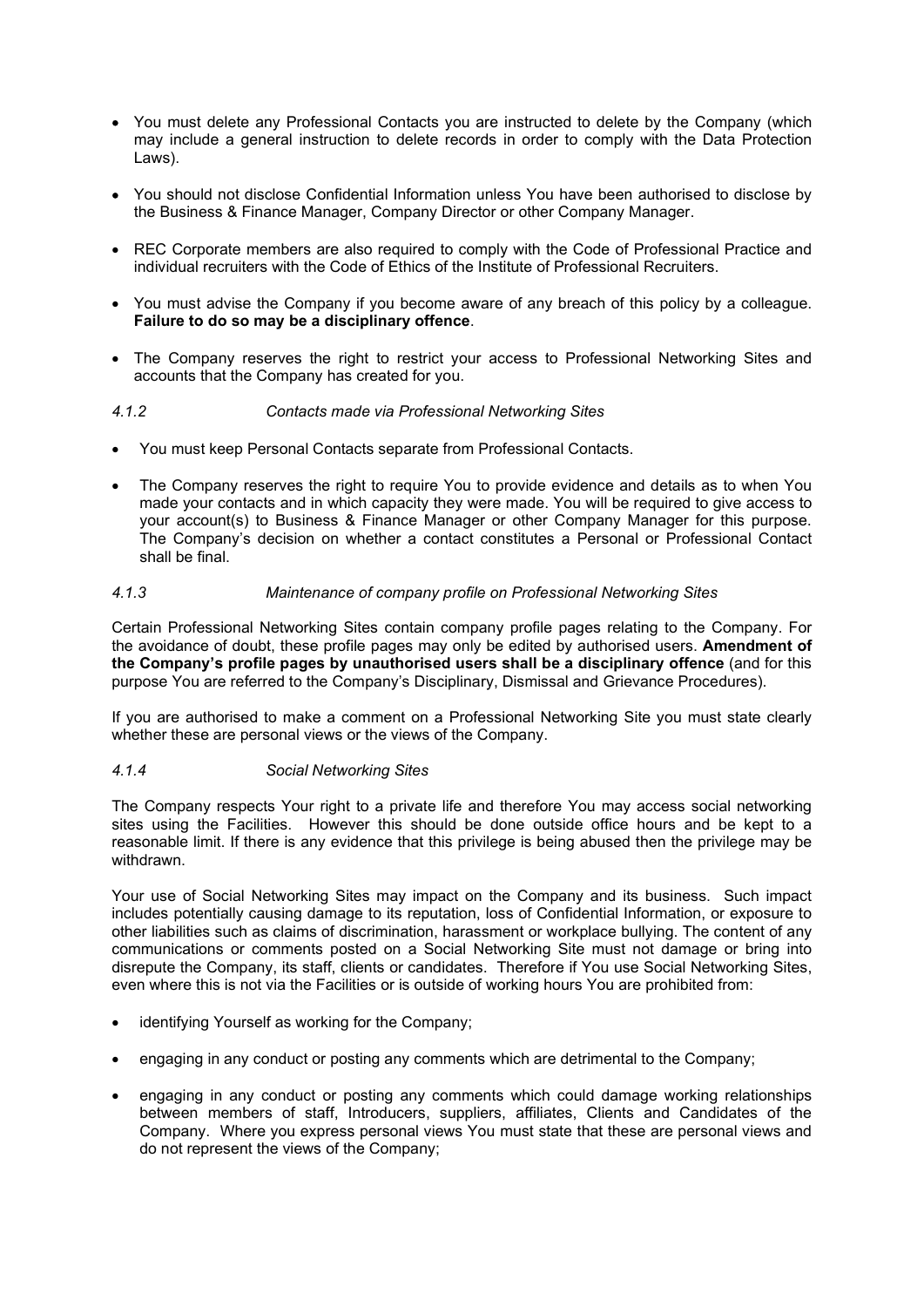- engaging in any conduct or posting any comments which could be derogatory to another person or third party or which could constitute unlawful discrimination or harassment;
- recording any Confidential Information regarding the Company on any social networking site or posting comments about any Company related topics such as the Company's performance; and/ or
- making information available which could provide any person with unauthorised access to the Company, the Facilities and/or any Confidential Information.

You may be required to remove postings deemed to constitute a breach of this policy. This may include any 'likes' or 'dislikes' of other people's posts or the re-posting/tweeting of other people's comments (or links thereto) which of themselves may constitute a breach of this policy.

### 4.1.5 Post termination of employment or engagement restrictions

#### For the avoidance of doubt, the restrictions on the use of Networking Sites continue to apply throughout Your employment with the Company including any period of garden leave you may serve.

### 5 How to use the Facilities and Networking Sites

#### 5.1 Information recipients

You must exercise caution when using the Facilities and any Networking Sites. In addition to the restrictions set out in sections 3 and 4 of this policy, care must be used in addressing emails, postings on Networking Sites or other electronic communications to make sure that they are not sent to the wrong individual or company. In particular, exercise care in using e-mail distribution lists or Networking Sites to make sure that all addressees or site group members are appropriate recipients of the information sent or posted.

#### 5.2 Content and tone of communications

All e-mails, postings on Networking Sites and electronic communications should be courteous, professional and business-like and, as set out in sections 2 and 3, should not contain any material, which would reflect badly on the Company's reputation. If You receive an e-mail, posting or other communication containing material that is offensive or inappropriate to the office environment then You must inform the Business & Finance Manager or other Company Manager and delete on their instruction. Under no circumstances should such e-mails, postings or communications be forwarded internally or externally.

#### 5.3 Out of Office messages

- If You are out of the office for more than 4 hours you should put an "Out of Office" message on your emails and on your voicemail(s). This message should indicate when you will be back in the office and should identify another person whom the sender or caller can contact in your absence should they need to.
- Your emails and phone calls will be monitored in your absence.

#### 5.4 Deleting or archiving material

- You should not store large quantities of e-mail or downloaded files or attachments. The retention of data utilises large amounts of storage space on network servers, PCs and mobile media, and can adversely affect system performance.
- You should delete any e-mails or other communications sent or received that no longer require action or are no longer relevant to Your work or to the Company.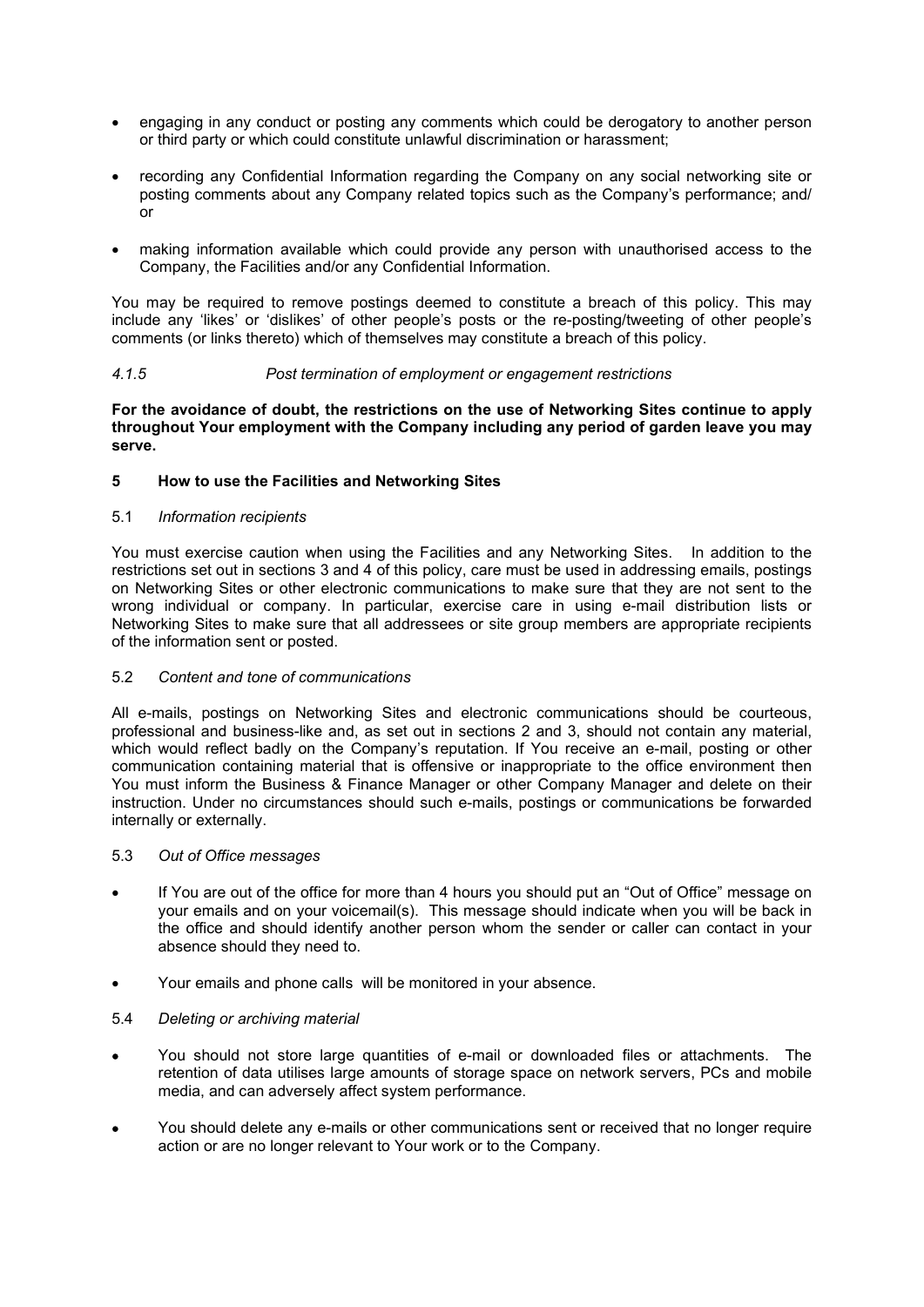- You should retain any information that you need for record-keeping purposes in line with the Company's Data Protection policy.
- 5.5 Suspect documents, messages or viruses
- Any files or software downloaded from the Internet, personal mobile media or other software or hardware brought from home (and for which you have previously obtained authorisation to download as per section 2 of this policy) must be virus-checked before installation on the Facilities and use.
- If you receive any suspect e-mails, communications, documents or computer virus alerts you should:
	- o contact Business & Finance Manager immediately;
	- $\circ$  not open attachments to any email message whose address You do not recognise; and
	- $\circ$  not forward them to any other internal or external user without the approval of Business & Finance Manager or Company Director.

### 5.6 Passwords

- Your password(s) is/ are confidential and should not be disclosed to any unauthorised person.
- The Company reserves the right to access any accounts (whether email or networking sites) in which case You will be required to give Your password to Business & Finance Manager or Business Support Manager.
- Passwords should be changed regularly. To protect passwords, You should not access the Facilities in the presence of others and Confidential Information should never be left open on the screen when equipment is unattended.

# 6 Monitoring use of the Facilities, Professional and Social Networking Sites:

- The Company has the right to monitor any and all aspects of the use of the Facilities and any Networking Sites and Jobs Boards and to monitor, intercept and/or record any communications made by using the Facilities and any Networking Sites. This is to ensure compliance with this policy or for any other purpose authorised under the Telecommunications (Lawful Business Practice) (Interception of Communications) Regulations 2000.
- By using the Facilities and any Networking Sites You consent voluntarily and knowingly to Your use being monitored. You also acknowledge the right of the Company to conduct such monitoring.

# 7 Unsolicited Communications which is not marketing

 The Company must establish that it has a lawful basis to process the individual's personal data before it sends out any non-marketing communication. Any marketing communication must comply with the Company's Marketing Policy.

# 8 Termination of employment or engagement with the Company

- All email address lists or other contact information stored on the Facilities are Confidential Information and remain the property of the Company even after the termination of Your employment or engagement with the Company.
- You may not copy or remove any email address lists or other contact information stored on the Facilities without prior written permission from the Company.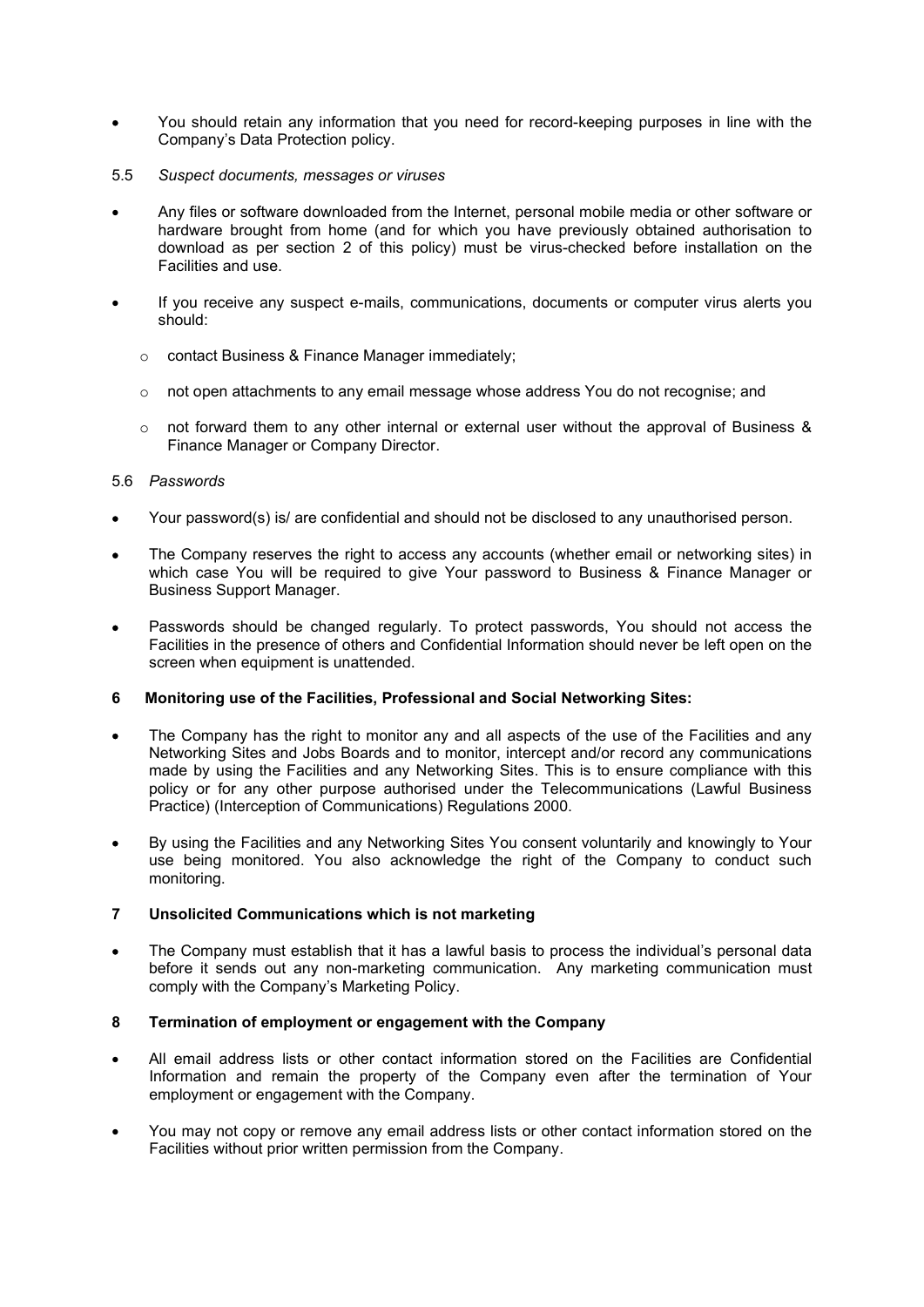- You should ensure that any genuinely Personal Contacts are, where possible, stored separately from any Professional Contacts. Upon termination of Your employment or engagement for whatever reason you may seek the Company's permission to remove or copy Your Personal Contacts from the Facilities.
- On or prior to the termination of your employment or engagement with the Company for whatever reason you must speak to Your line manager to determine what steps to take in relation to any Professional Networking Sites you use. The Company reserves the right to require you to:
	- o advise your Professional Contacts on any Professional Networking Site of the date on which you will be leaving the Company and who Your Professional Contacts can contact at the Company when You leave the Company;
	- o delete Your account on any Professional Networking Site;
	- $\circ$  delete all of Your Professional Contacts and not retain a copy of Your Professional Contacts' details without prior written permission from the Company;
	- $\circ$  hand over control of your account on all or any Professional Networking Site(s) to Business & Finance Manager or other Company Manager together with all passwords. Business & Finance Manager or other Company Manager, will be entitled to notify your contacts on all or any Professional Networking Site(s) of the fact that he/she has taken over your account.

Employees must be aware that failure to comply with the above rules regarding Networking Sites could result in disciplinary action or dismissal even if the failure to comply occurs outside the workplace.

### 9 Status of this policy

This policy does not constitute a contract and the Company reserves the right to change its terms at any time. Failure to comply with this policy may lead to disciplinary action up to and including termination of Your employment or engagement with the Company.

# 10 Acknowledgement of receipt of policy

You are required to read a copy of this policy and return it, signed, to the Business & Finance Manager to acknowledge that you have read and understood its terms.

……………………………………………….

Employee signature

Employee name in block capitals: